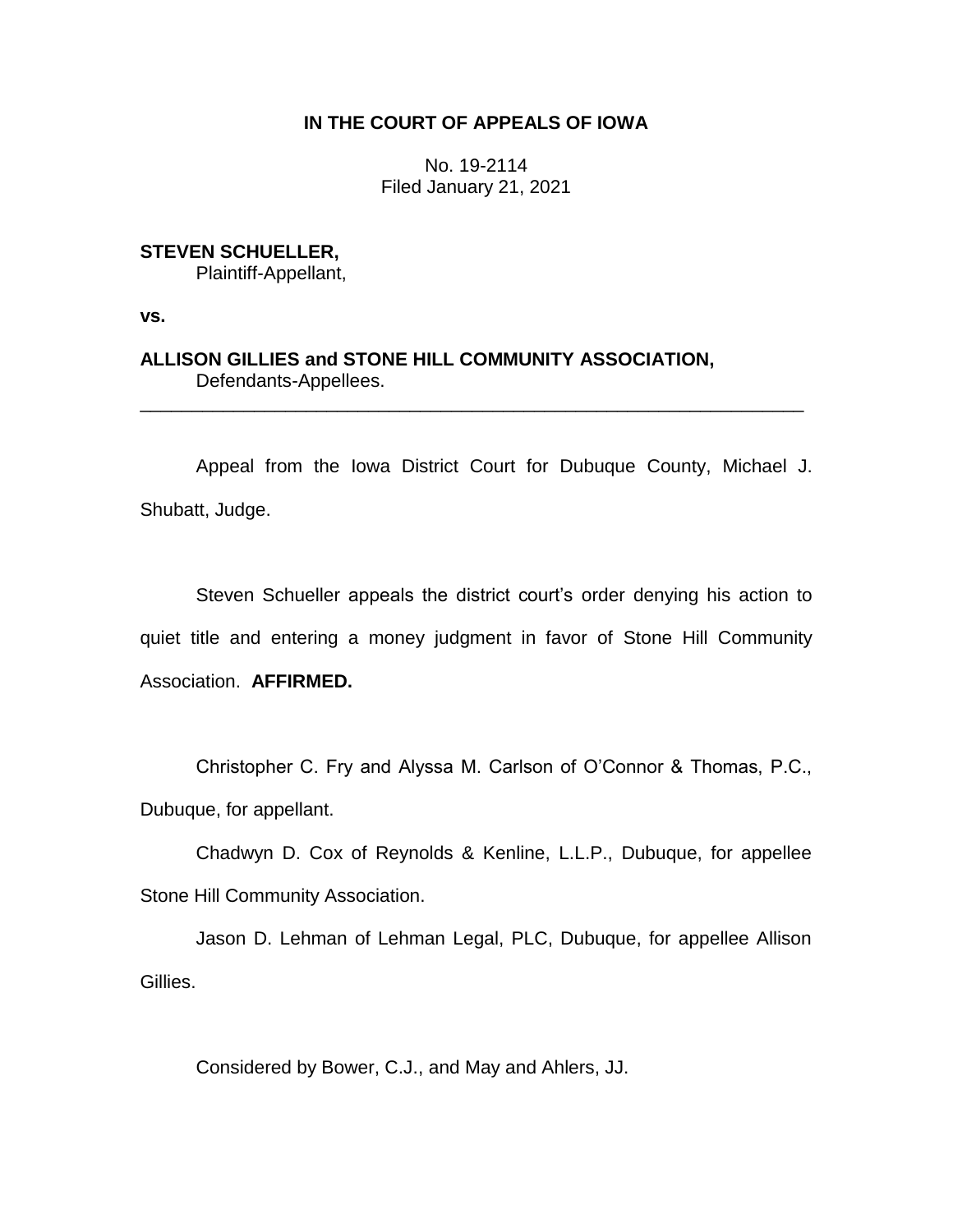### **MAY, Judge.**

Steven Schueller appeals the district court's order denying his action to quiet title and entering a money judgment in favor of Stone Hill Community Association (Stone Hill) for unpaid assessments. We affirm.

### **I. Background Facts and Prior Proceedings**

In 1978, Schueller married Allison Gilles. A few months later, they purchased a townhouse together. It is located within the Stone Hill Community in Dubuque, Iowa.

In 1983, they moved to Arkansas with their children. And Schueller rented out the townhouse. Around 1990, Schueller's parents moved into the townhouse and paid Schueller rent. Schueller's parents also paid annual and special assessments to Stone Hill as needed.

Around 1995, Gillies moved back to the Dubuque area. She testified that, while she was aware she had an ownership interest in the townhouse, "[m]y inlaws were living there, and I did not feel it was decent to remove two elderly people from their home." Occasionally, she would visit the townhouse so the children could visit their grandparents. But she never resided at the townhouse after the family moved to Arkansas in 1983.

After approximately four years of separation, Gillies and Schueller divorced in 1999. The divorce decree declared Gillies and Schueller tenants in common to the townhouse. In 2000, Schueller's father died. And in 2011, Schueller's mother died. After 2011, no one resided in the townhouse, although Schueller stayed there when he made visits to Dubuque. Schueller testified at trial that his visits to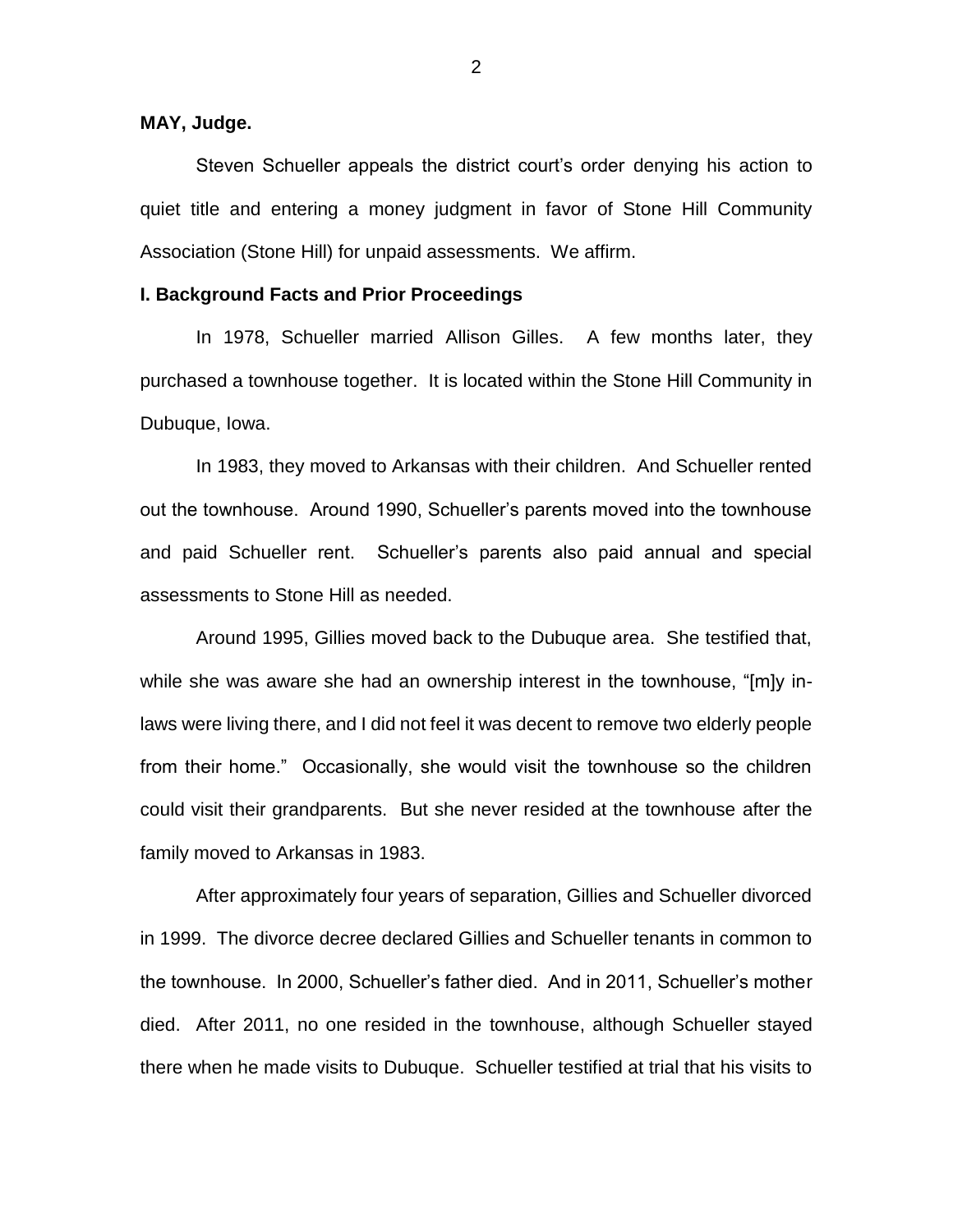the Dubuque area became less frequent because his "health dwindled" and he "was no longer able to make the trip."

During their marriage, Schueller paid all bills related to the townhouse. Gillies did not have any involvement in the family's financial matters or management of the townhouse. Likewise, after their divorce, Gillies was not involved in the financial matters or management of the townhouse. Gillies did not receive any rent payments from Schueller. Nor did she pay any bills related to the townhouse. Rather, Schueller continued to pay all bills related to the townhouse after the divorce, including paying off the remainder of the mortgage amounting to approximately \$50,000.

But after his mother's death in 2011, Schueller did not pay assessments to Stone Hill. Schueller took the position that he was not required to pay the assessments because Stone Hill's covenants had expired. In 2012, Stone Hill brought the matter to small claims court to collect unpaid assessments for 2011 and 2012.<sup>1</sup> The magistrate agreed with Schueller and dismissed the case.<sup>2</sup> Stone Hill did not appeal.

 $\overline{a}$ 

<sup>1</sup> The 2012 small claims court case lists only Schueller as the defendant. Until 2018, Stone Hill believed Schueller was the sole owner of the townhouse. A representative for Stone Hill testified it was not aware whether Gillies was deceased or divorced from Schueller.

<sup>2</sup> The small claims court found:

<sup>[</sup>T]he 1976 restrictive covenants expired in 1997 pursuant to Iowa Code section 614.24 [(2012)]. The restrictive covenants executed in 1998 did not extend the 1976 covenants as they were not filed within twenty-one (21) years. In addition, the 1998 restrictive covenants were not signed by [Schueller] and therefore are not applicable to his property.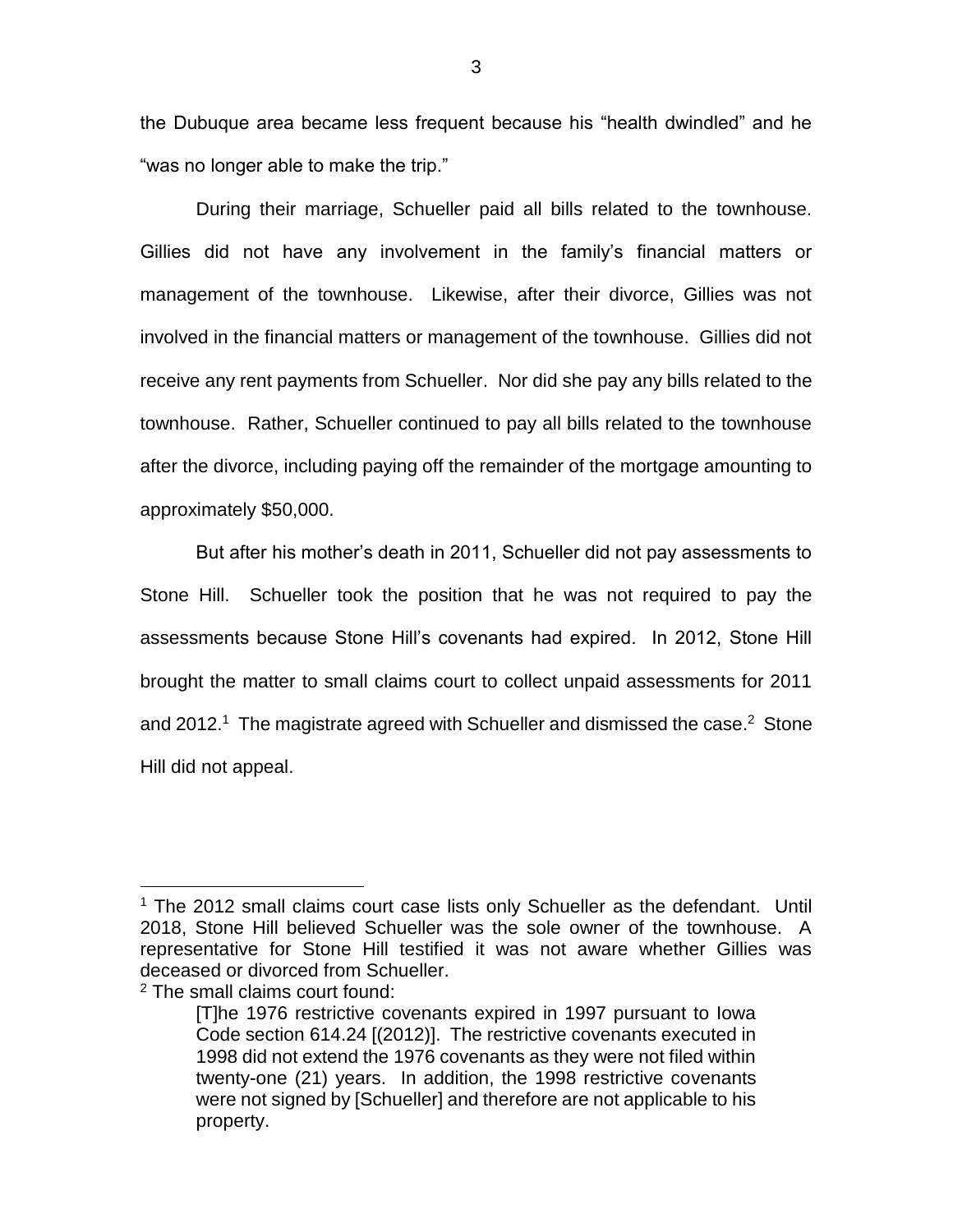In 2018, Stone Hill learned that Gillies lived in the area and was still coowner of the townhouse. In 2019, Stone Hill sent Gillies a substantial bill for unpaid assessments. The bill prompted Gillies to file a petition for partition of the townhouse. Schueller answered and pled an affirmative defense of adverse possession. He also filed a petition to quiet title on the townhouse in his favor. Stone Hill intervened to collect unpaid assessments accrued from 2013 to 2019.

The district court (1) concluded Gillies and Schueller own the townhouse as tenants in common, (2) granted Gillies's partition claim, (3) ordered Schueller and Gillies to take reasonable steps to sell the townhouse and then share the net sale proceeds, (4) rejected Schueller's claim of adverse possession and, therefore, denied his action to quiet title to the townhouse, and (5) granted judgment in favor of Stone Hill and against Schueller and Gillies equally for \$24,652.44 in unpaid assessments. Schueller now appeals.

#### **II. Standard of Review**

The district court tried the case in equity. So we review all claims de novo. Iowa R. App. P. 6.907 ("Review in equity cases shall be de novo."); *In re Coe Coll.*, 935 N.W.2d 581, 586 (Iowa 2019) ("[A]n action tried wholly in equity will be subject to a de novo standard of review . . . ."); *Johnson v. Kaster*, 637 N.W.2d 174, 177 (Iowa 2001) ("Generally, we will hear a case on appeal in the same manner in which it was tried in the district court."); *Davis-Eisenhart Mktg. Co. v. Baysden*, 539 N.W.2d 140, 142 (Iowa 1995) ("[W]e ordinarily hear cases on appeal in the manner in which they were treated in district court."); *Citizens Sav. Bank v. Sac City State Bank*, 315 N.W.2d 20, 24 (Iowa 1982) ("[W]e will consider and review a case on appeal in the manner it was treated below."). But, to the extent this case turns on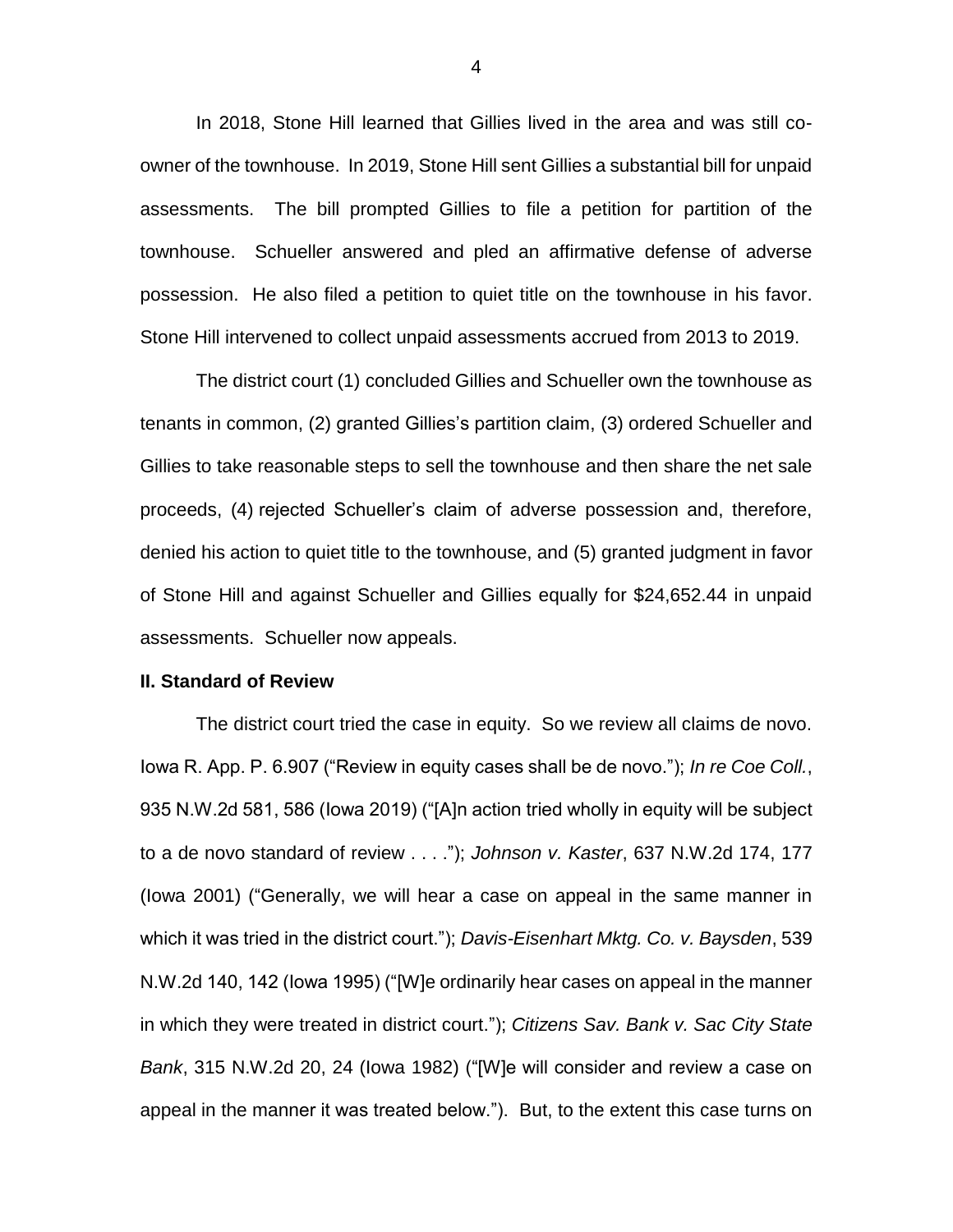interpretation of a statute, our review is for errors at law. *Estate of Cox v. Dunakey & Klatt, P.C.*, 893 N.W.2d 295, 302 (Iowa 2017).

### **III. Analysis**

Schueller claims the district court erred in (1) finding he failed to meet the elements of adverse possession and (2) awarding Stone Hill unpaid assessments accrued from 2013 to 2019. We address each claim in turn.

## **A. Adverse Possession**

"A party claiming title by adverse possession must establish hostile, actual, open, exclusive and continuous possession, under claim of right or color of title for at least ten years." *C.H. Moore Tr. Est. v. City of Storm Lake*, 423 N.W.2d 13, 15 (Iowa 1988). "The burden is on the plaintiff to show all the elements of adverse possession by clear and positive proof." *Louisa Cnty. Conservation Bd. v. Malone*, 778 N.W.2d 204, 207 (Iowa Ct. App. 2009). But our analysis shifts slightly where, as here, the adverse possession involves tenants in common.

The possession of one tenant in common is presumed to be for the benefit of all, and will, in the absence of statute to the contrary, be regarded as the possession of all cotenants until rendered adverse by some act or declaration by [one tenant in common] repudiating their interest in the property. As between cotenants, the statute does not commence to run until there has been an ouster, actual or constructive, by the occupying claimant. Constructive ouster may be shown by evidence of possessor's hostile intent coupled with knowledge or notice thereof brought home to [the] cotenants. Such knowledge or notice may be shown by circumstantial evidence. Usually no equities exist in favor of one who claims property of another by adverse possession, and [their] acts are to be strictly construed. A family relationship among contending cotenants places a stronger burden of proof on those asserting adverse possession to show the necessary elements.

*Shives v. Niewoehner*, 191 N.W.2d 633, 635–36 (Iowa 1971) (citations omitted).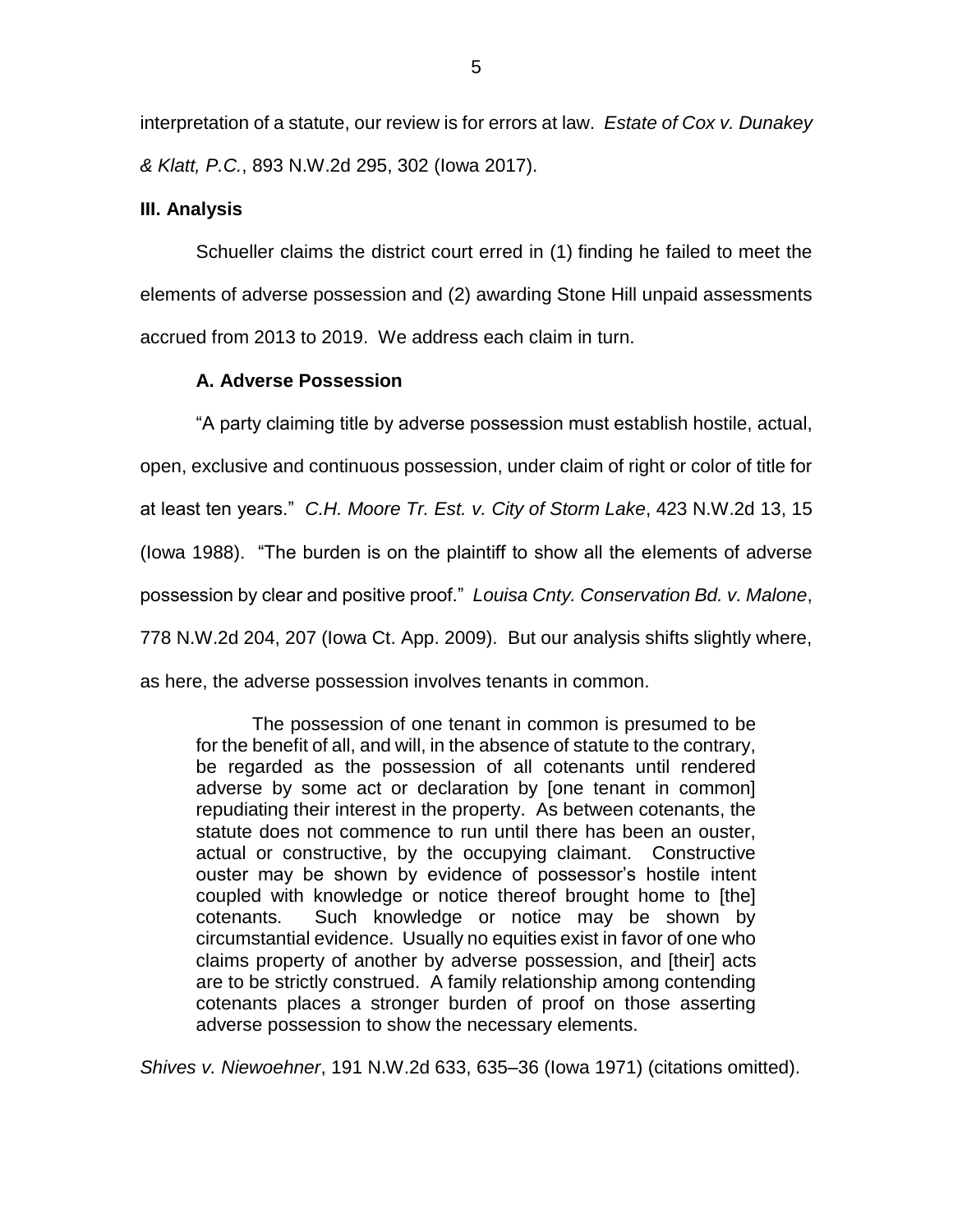The first question in our analysis must be "whether there was such constructive ouster of [Gillies] as to start the statutory period." *Id.* at 636. To answer this question, we must determine whether Schueller had hostile intent and whether Gillies knew or had notice of Schueller's intent. *Id.*; *see also Lynch v. Lynch*, 34 N.W.2d 485, 490 (Iowa 1948) ("It is true that the possession of a tenant in common is not necessarily adverse to [their] co-tenant, but it can become such and is so regarded where the tenant in common holds possession under a claim of entire ownership, and the co-tenant has knowledge of such claim.").

In evaluating whether Schueller had hostile intent, we consider the fact that he paid the mortgage, taxes, insurance, and utilities; performed repairs and improvements; leased out the townhouse; and kept all rents and profits. *See Shives*, 191 N.W.2d at 636. But these circumstances alone are not determinative. *Id.* (collecting cases); *see also Schoonmaker v. Schoonmaker*, 133 N.W. 741, 743–44 (Iowa 1911) ("That he paid the taxes is of no significance for as tenant in possession taking the whole use and benefit of the land from year to year it was his duty to pay them."). And we note that Schueller and Gillies's division of tasks related to the townhouse remained essentially the same before and after their divorce took place.

Even so, Schueller claims we should find hostile intent because Gillies had no way to access the townhouse. On this point, Schueller relies on his own testimony that throughout the years he changed the townhouse's locks "a couple of times." But when asked why the locks were changed, Schueller testified the lock was changed once because "it began to malfunction." Schueller never testified that his intent in changing the lock was to prevent Gillies from accessing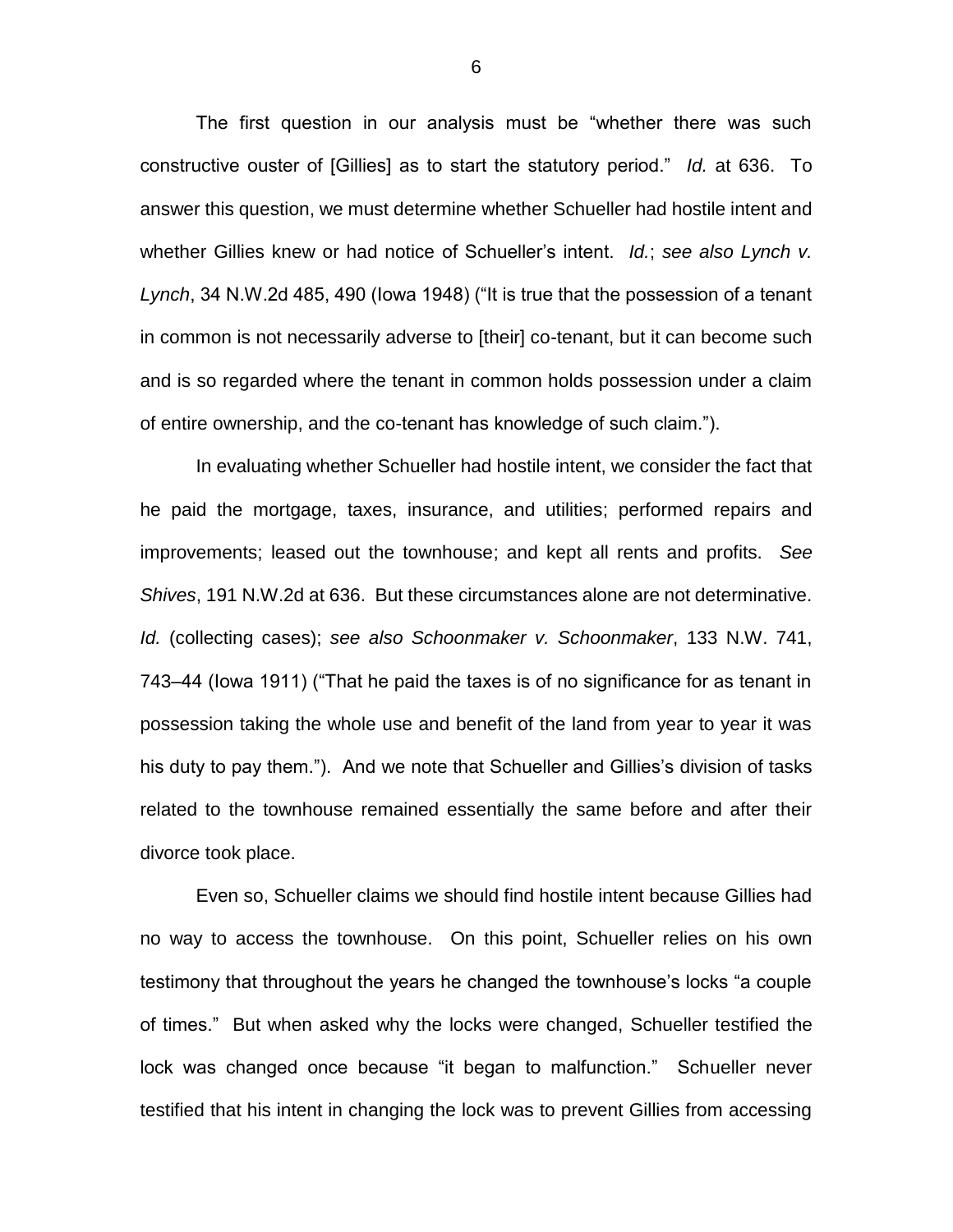the townhouse. *See Schoonmaker*, 133 N.W. at 743 ("[I]n order to make the possession adverse, it must be shown that the possession was with the intent to hold adversely, and such intent must be shown by acts calculated to exclude the cotenant." (citation omitted)).

Still, Schueller points out that he never gave Gillies a key to the townhouse and, so, she had no means to enter after their divorce. But after Stone Hill contacted Gillies regarding the unpaid assessments, she obtained a key to the townhouse from their daughter. And she proceeded to enter the townhouse once to briefly look around. Nothing in the record suggests that Gillies met any resistance during her visit. *Cf. Adams v. McIntosh*, No. 04-0227, 2004 WL 2168433, at \*2 (Iowa Ct. App. Sept. 29, 2004) (finding hostile intent by a joint tenant where he "denied [the other joint tenant] access to the property, and physically removed her from the house when she entered without his permission"). And although Gillies did not always have a key to the townhouse, Schueller never told her she was not allowed inside. From our review of the record, it is not so much that Schueller denied Gillies access to the townhouse; it is more that Gillies lacked much of a reason to speak to Schueller or reenter the townhouse until she was contacted by Stone Hill.

So we struggle to see much evidence of hostile intent by Schueller. Nor does it appear Gillies had knowledge or notice of any (alleged) hostile intent by Schueller. *See Shives*, 191 N.W.2d at 636; *see also Abel v. Abel*, 65 N.W.2d 68, 74 (Iowa 1954) ("[T]he true owner must have knowledge, actual or constructive, of the hostile possession."). After their divorce, Gillies and Schueller essentially stopped all communication with each other. Gillies testified that she continuously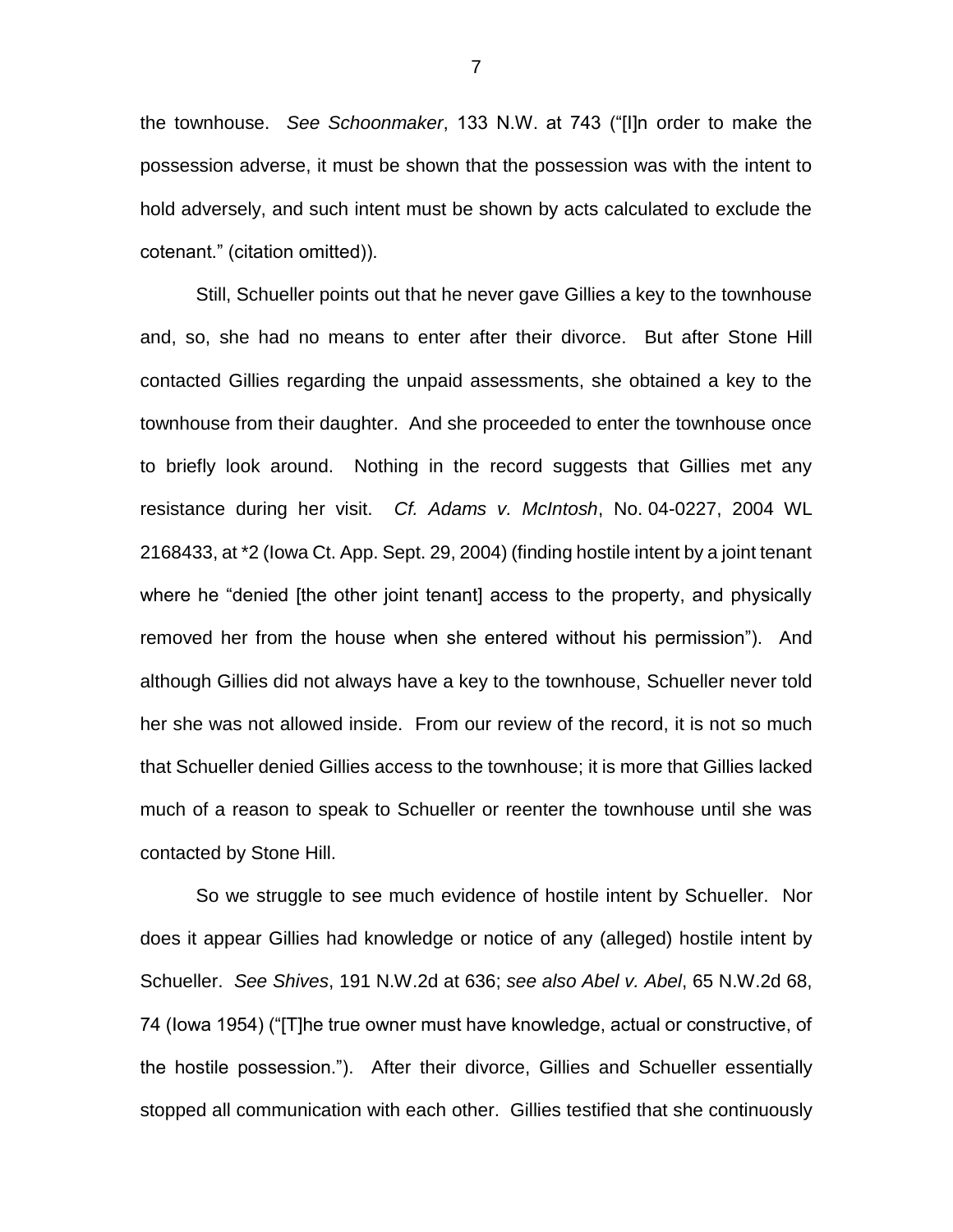believed she held title to the townhouse with Schueller as tenants in common. And Schueller fails to pinpoint any particular evidence showing Gillies knew or had notice that Schueller intended to take the townhouse for himself. *See Schoonmaker*, 133 N.W. at 743.

Our supreme court has held that the burden to prove adverse possession against a cotenant is high, stating:

As between tenants in common, acts and words which will amount to an ouster must not be of a doubtful character, but clear and unambiguous. The reason is that the possession itself is rightful, and does not imply adverse possession as would that of a stranger, so that the presumption of possession in recognition of the rights of cotenants must be overcome by acts and declarations clearly inconsistent therewith brought home to the cotenants. Any other rule would lead to gross injustice and enable a designing tenant in common to turn the kindness and forbearance of [their] cotenants into a means of depriving them of their equal interest in the common property without consideration.

*Id.* at 744 (quotation marks and citation omitted). We conclude Schueller has not met his burden. So we affirm the district court's denial of his adverse possession claim and petition to quiet title. And we also affirm the court's partition of the townhouse.

# **B. Unpaid Assessments**

 $\overline{a}$ 

We turn next to Schueller's contention that the district court erred by entering judgment in Stone Hill's favor for unpaid assessments.<sup>3</sup> Schueller contends the judgment was improper because Stone Hill's claims are barred by:

<sup>&</sup>lt;sup>3</sup> Gillies states in her appellate brief that she "waives briefing on this issue and takes no position regarding the district court's grant of Stone Hill's claims for unpaid assessments." And Gillies did not file a notice of appeal to challenge the district court's ruling in favor of Stone Hill for unpaid assessments. So we refer only to Schueller in this section.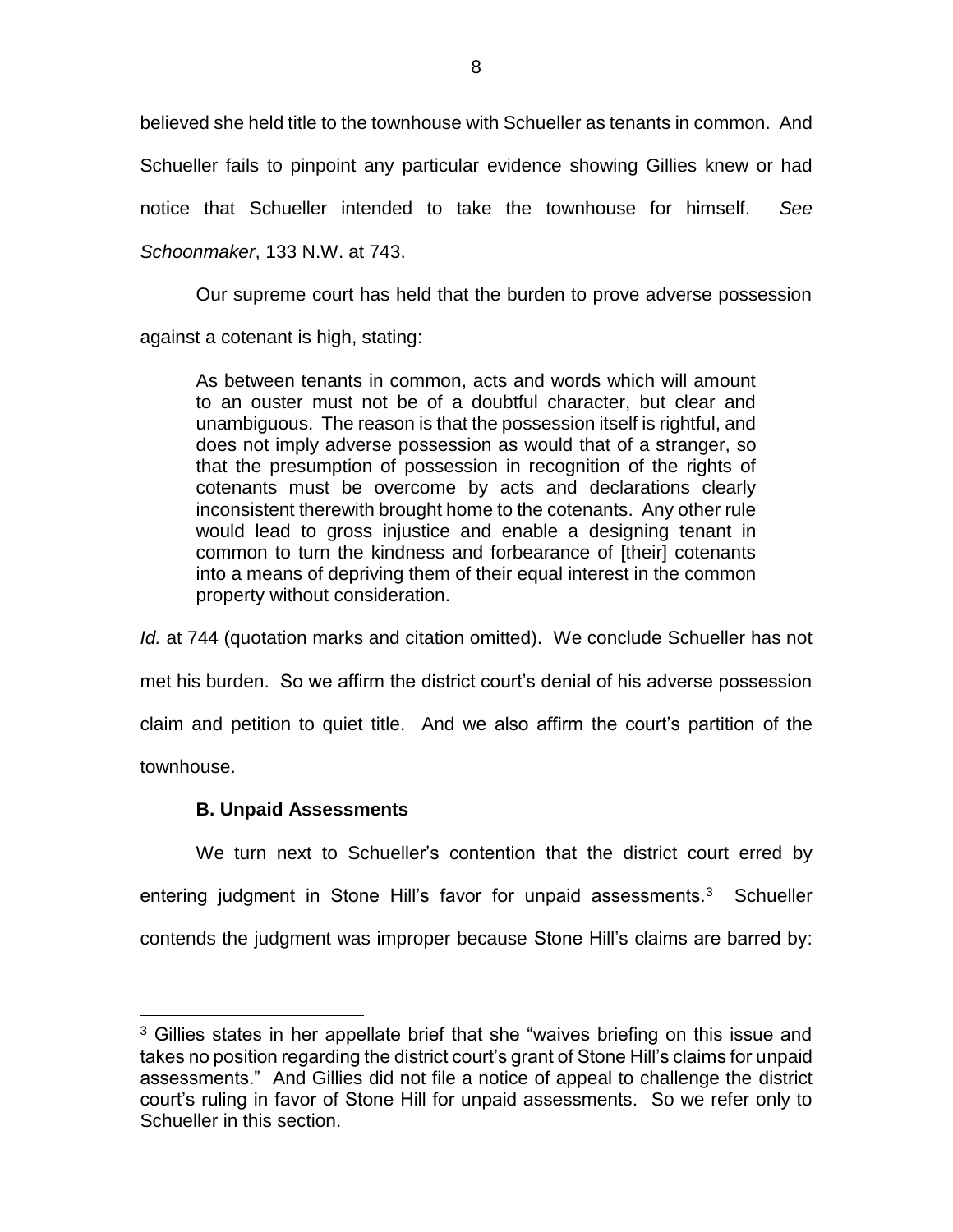(i) "res judicata" and (ii) "the expiration of the covenants on which the claim[s are] based." We address each claim in turn.

#### *i. Res judicata*

We begin with Schueller's claim that, because Stone Hill lost a 2012 small claims case in which Stone Hill sought to recover assessments for 2011 and 2012, *res judicata* prevented Stone Hill from later recovering assessments from 2013 through 2019.

"The doctrine of res judicata includes both claim preclusion and issue preclusion." *Pavone v. Kirke*, 807 N.W.2d 828, 835 (Iowa 2011). "Claim preclusion is 'based on the principle that a party may not split or try his claim piecemeal . . . . A party must litigate all matters growing out of his claim at one time and not in separate actions.'" *Lemartec Eng'g & Constr. v. Advance Conveying Techs., LLC*, 940 N.W.2d 775, 779 (Iowa 2020) (citation omitted). "Issue preclusion prevents a party 'from relitigating in a subsequent action [any factual or legal] issues raised and resolved in [a] previous action.'" *Id.* (second alteration in original) (citation omitted).

We note, however, that under *Village Supply Co. v. Iowa Fund, Inc.*, 312 N.W.2d 551, 554 (Iowa 1981), a small claims adjudication cannot provide a basis for issue preclusion. *See, e.g.*, *Long Branch Maint. Corp. v. Adams*, No. 12-2020, 2014 WL 467516, at \*4 (Iowa Ct. App. Feb. 5, 2014) (noting "Iowa case law does not preclude parties from relitigating a legal issue that has previously been ruled upon in a small claims action"); *Lawchek, Ltd. v. Qwest Commc'ns Fed. Servs., Inc.*, No. 10-0519, 2010 WL 4807558, at \*4 (Iowa Ct. App. Nov. 24, 2010) (noting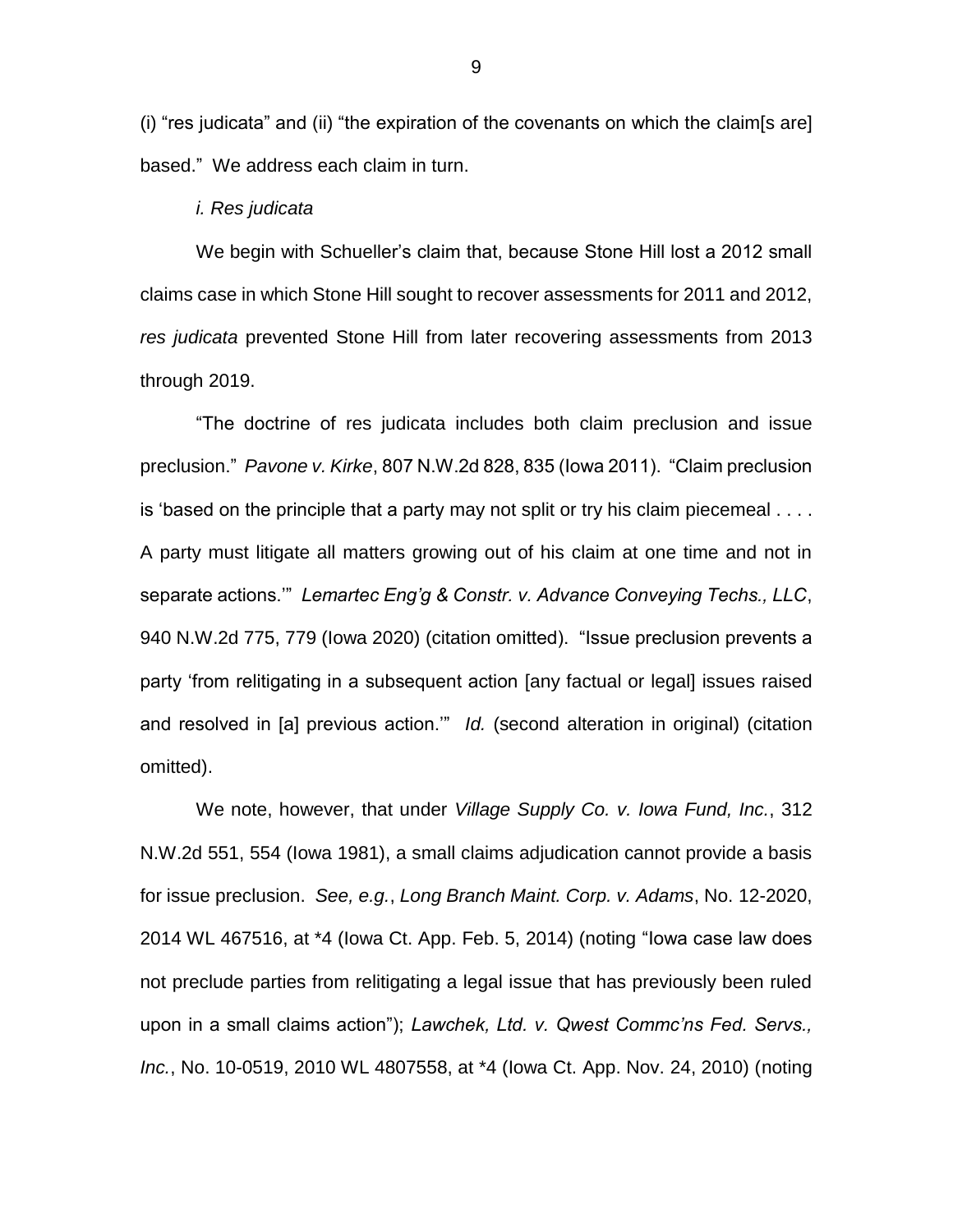"the Iowa Supreme Court has determined issue preclusion does not apply to small claims adjudications").

Even so, it appears a small claims adjudication *can* support a theory of claim preclusion. As we said in *Bagley*,

Claim preclusion is different than issue preclusion, and, unlike issue preclusion, the adjudication of a claim in small claims court can have a preclusive effect within the regular jurisdiction of the district court. Claim preclusion can prevent a claimant from relitigating a claim in district court if the claim has been litigated in small claims court.

*Bagley v. Hughes A. Bagley, Inc.*, 465 N.W.2d 551, 554 (Iowa Ct. App. 1990) (citing

*Donahue v. Am. Farmers Mut. Cas. Co.*, 380 N.W.2d 437, 439 (Iowa Ct. App.

1985)).

So we focus our attention on claim preclusion. In general, "claim preclusion holds that a valid and final judgment on a claim bars a second action on the adjudicated claim or any part thereof." *Pavone*, 807 N.W.2d at 835. "[I]t prevents piecemeal litigation by requiring a party to try the entire claim or defense in the case at trial." *Penn v. Iowa State Bd. of Regents*, 577 N.W.2d 393, 398 (Iowa 1998). To establish claim preclusion, a party must show:

(1) the parties in the first and second action are the same parties or parties in privity, (2) there was a final judgment on the merits in the first action, and (3) the claim in the second suit could have been fully and fairly adjudicated in the prior case (i.e., both suits involve the same cause of action).

*Pavone*, 807 N.W.2d at 836. If any element is missing, the defense of claim preclusion fails. *See Arnevik v. Univ. of Minn. Bd. of Regents*, 642 N.W.2d 315, 319 (Iowa 2002).

Here, the first two elements appear to be undisputed. The parties in the first (small claims) action are the same parties disputing assessments now. *See*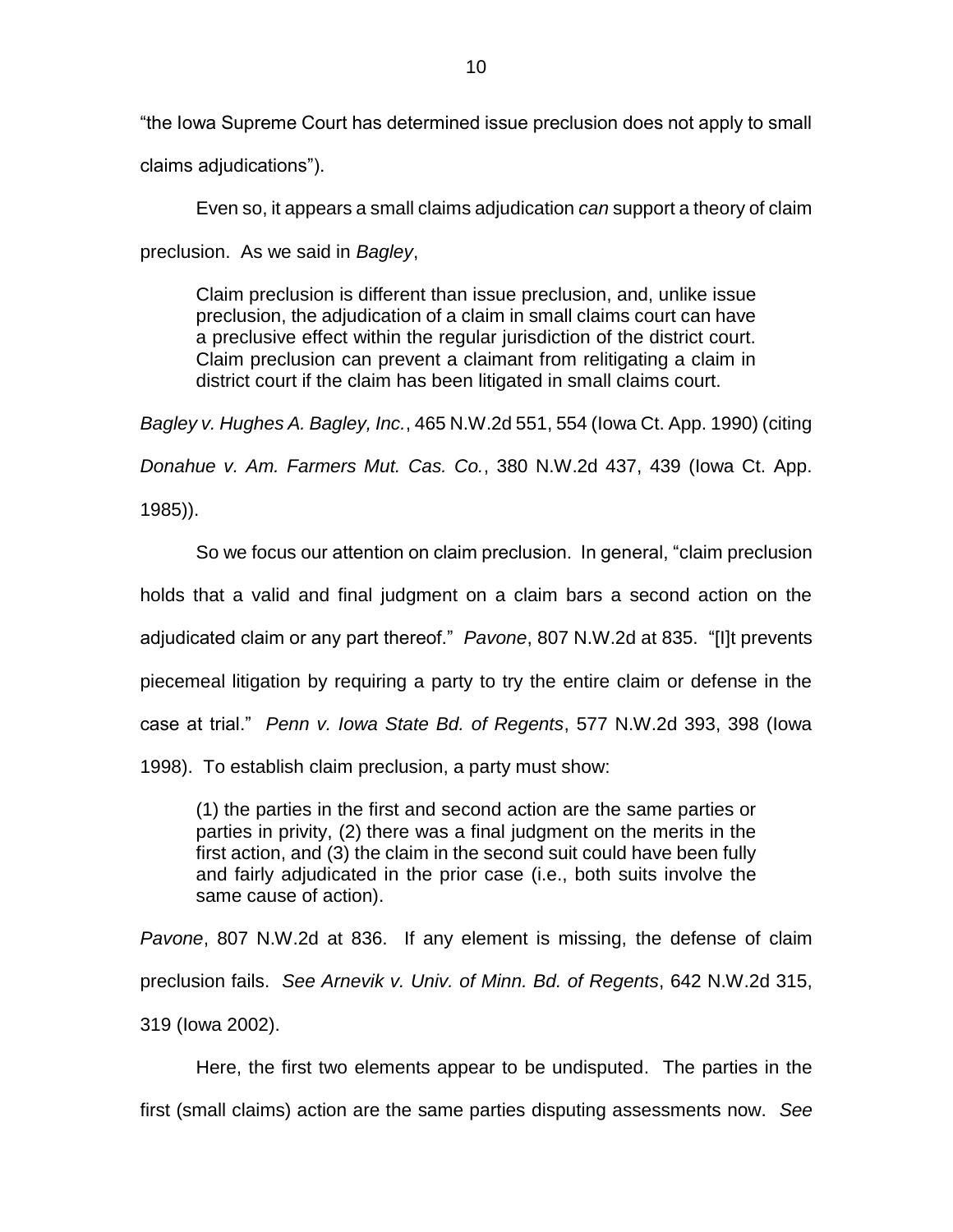*Pavone*, 807 N.W.2d at 836. And "there was a final judgment on the merits in the" small claims action. *Id.*

But the third element presents a different problem. To fulfill this element, Schueller must show "the claim in the" current action "could have been fully and fairly adjudicated in the" small claims case. *Id.* He has not done so. Bear in mind: The small claims case was litigated in *2012*. It was about non-payment of assessments from 2011 and 2012. The current claim is different. The current claim is about assessments from *2013 through 2019*. At the risk of stating the obvious, those assessments occurred *after* the 2012 small claims case. So those assessments could not have been raised—much less "fully and fairly adjudicated"—in the 2012 small claims action. *Id.* And so claim preclusion does not bar recovery on those assessments.

### *ii. Expiration*

We turn next to Schueller's contention that Stone Hill's claims for assessments are barred by "the expiration of the covenants on which the claim[s are] based." By way of background: Stone Hill was founded in 1976, two years before Schueller and Gillies bought their townhouse. Also in 1976, Stone Hill filed a set of restrictive covenants. Article IV of the covenants permits Stone Hill to impose annual and special assessments on the owner(s) of each lot. These 1976 assessment provisions form the basis of Stone Hill's current claims against Schueller for unpaid assessments.

But Schueller argues that Stone Hill's claims are barred by Iowa Code section 614.24 (2018), the "stale use statute." *See Franklin v. Johnston*, No. 15-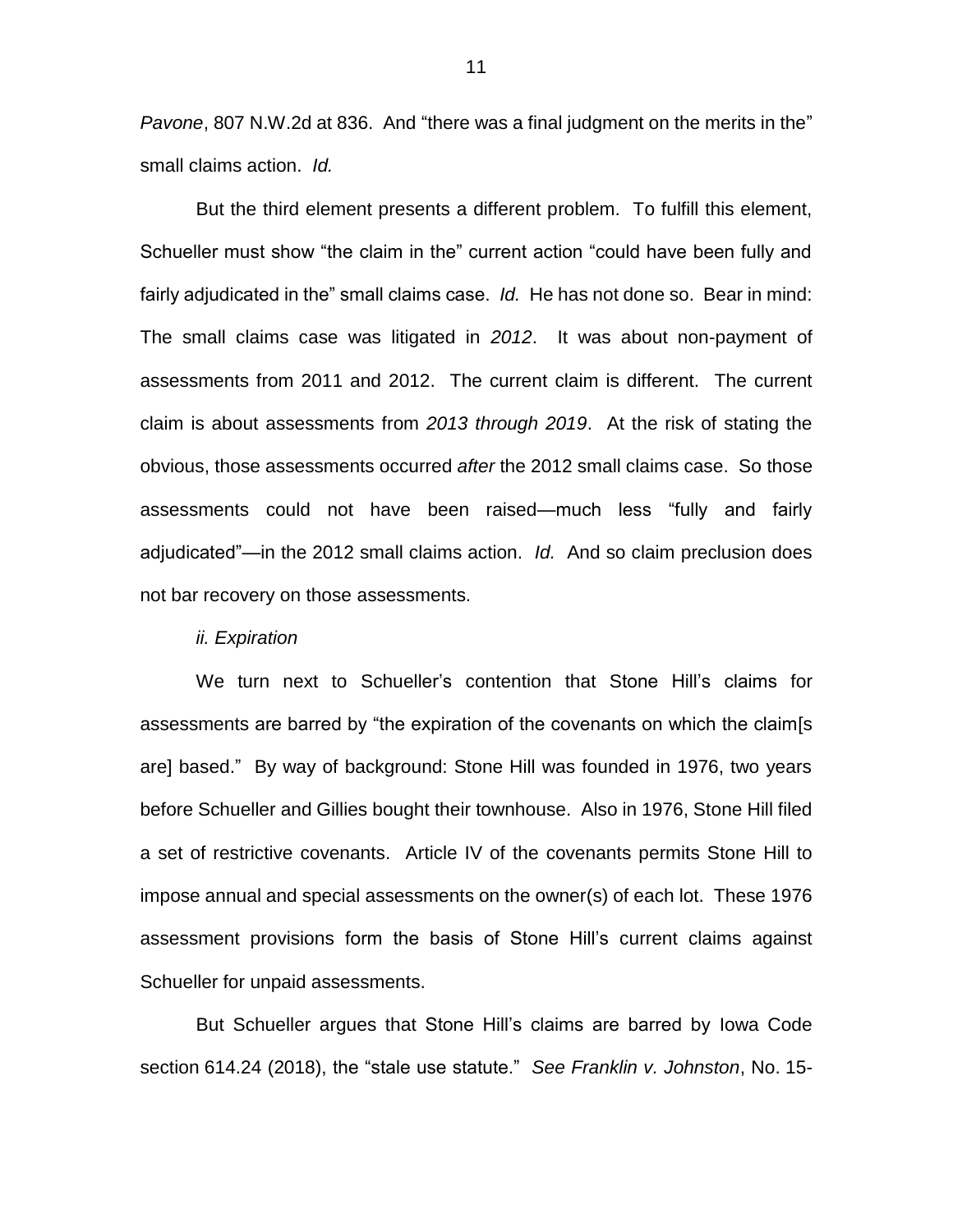2047, 2017 WL 1086205, at \*3 (Iowa Ct. App. Mar. 22, 2017). Subsection 614.24(1) provides, in pertinent part:

No action based upon any claim arising or existing by reason of the provisions of any deed or conveyance or contract or will reserving or providing for any reversion, reverted interests or *use restrictions* in and to the land therein described shall be maintained either at law or in equity in any court to recover real estate in this state or to recover or establish any interest therein or claim thereto, legal or equitable, against the holder of the record title to such real estate in possession after twenty-one years from the recording of such deed of conveyance or contract or after twenty-one years from the admission of said will to probate unless the claimant shall, personally, or by the claimant's attorney or agent, or if the claimant is a minor or under legal disability, by the claimant's guardian, trustee, or either parent or next friend, file a verified claim with the recorder of the county wherein said real estate is located within said twenty-one year period.

(Emphasis added.)

In Schueller's view, Stone Hill's assessment provisions are "use restrictions" for purposes of section 614.24(1). So, Schueller argues, subsection 614.24(1) required Stone Hill to either (a) bring any "action[s] based upon" unpaid assessments within "twenty-one years" after the covenants were recorded, or at least (b) "file a verified claim with the recorder of the county wherein said real estate is located within said twenty-one year period." *See* Iowa Code § 614.24(1). Because Stone Hill did neither, Schueller claims the 1976 assessment provisions are long "expired." And so, according to Schueller, Stone Hill is forever barred from recovering assessments from Schueller.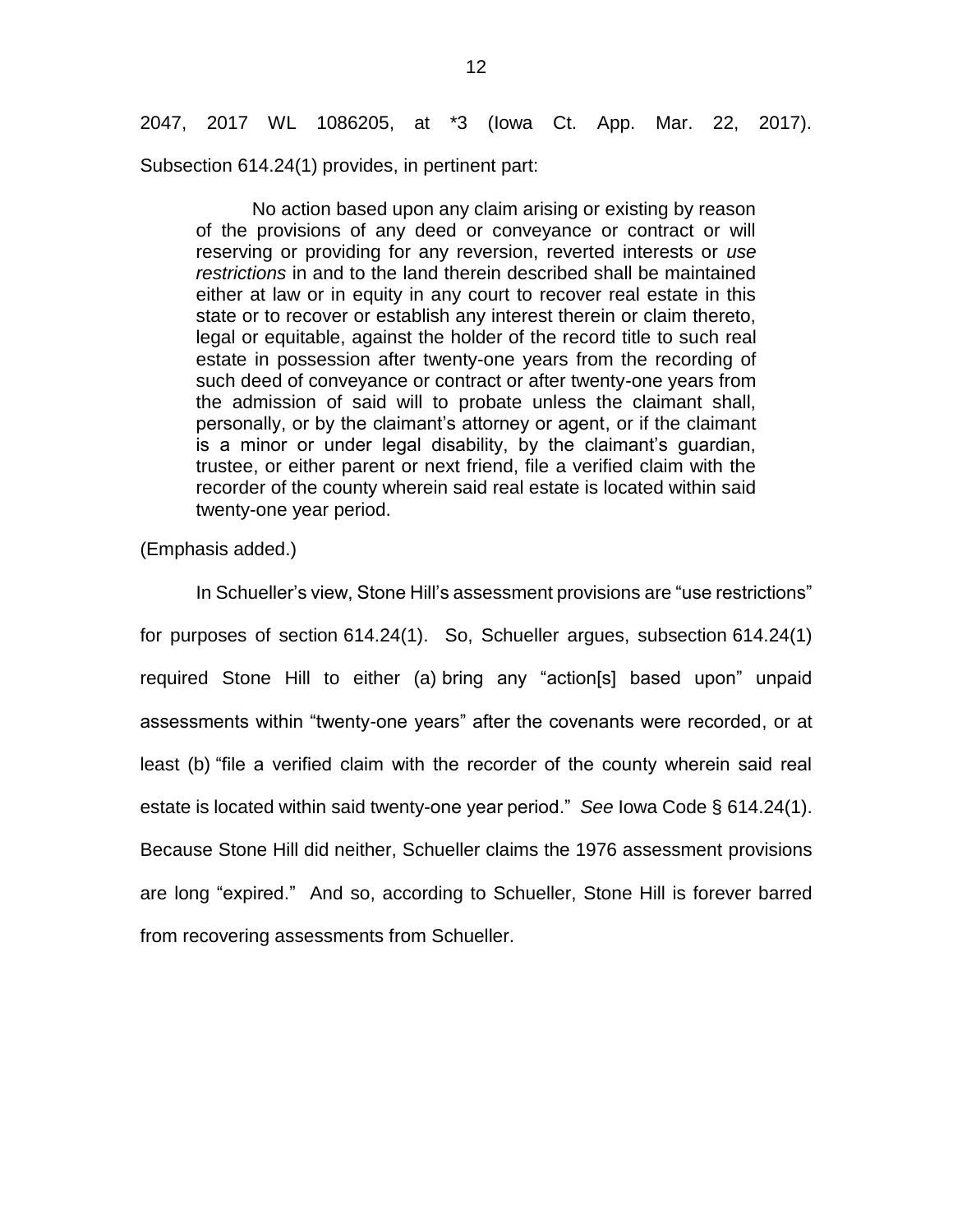Stone Hill disagrees. In its view, the assessment provisions in the covenants were never "use restrictions" for purposes of subsection 614.24(1).<sup>4</sup> So, in Stone Hill's view, section 614.24 simply doesn't apply to the assessment provisions. It could not make them "expire" or otherwise prevent their enforcement.

To decide which view is correct, we apply traditional principles of statutory interpretation. We look for "a statute's meaning in the text of the statute, the words chosen by the legislature." *Fishel v. Redenbaugh*, 939 N.W.2d 660, 663 (Iowa Ct. App. 2019) (quotation marks omitted) (quoting *State v. Childs*, 898 N.W.2d 177, 184 (Iowa 2017)); *see also, e.g.*, *Fjords N., Inc. v. Hahn*, 710 N.W.2d 731, 739 (Iowa 2006) (carefully analyzing the words of section 614.24); *Amana Soc'y v. Colony Inn, Inc.*, 315 N.W.2d 101, 118 (Iowa 1982) (noting "[w]e take the statute as we find it" and observing that any "argument that the statute is inappropriate . . . should have been addressed to the legislature, not to this court"); *Chi. & Nw. Ry. Co. v. City of Osage*, 176 N.W.2d 788, 793 (Iowa 1970) (noting "we cannot by judicial interpretation nullify the definite pronouncements of the legislature"). "Generally, statutory words are presumed to be used in their ordinary and commonly understood sense." *City of Sioux City v. Iowa Dep't of Revenue & Fin.*, 666 N.W.2d 587, 590 (Iowa 2003); *see also Nix v. Hedden*, 149 U.S. 304, 307 (1893) (noting that, although "[b]otanically speaking, tomatoes are the fruit of a vine," they are "vegetables" in "the common language of the people"). Dictionaries can help us determine "the common and ordinary meaning of a word." *State v.* 

 $\overline{a}$ 

<sup>&</sup>lt;sup>4</sup> Stone Hill's argument relies entirely on the 1976 covenants. So we need not decide whether later covenants, which Schueller and Gilles did not sign, could be enforced against Schueller.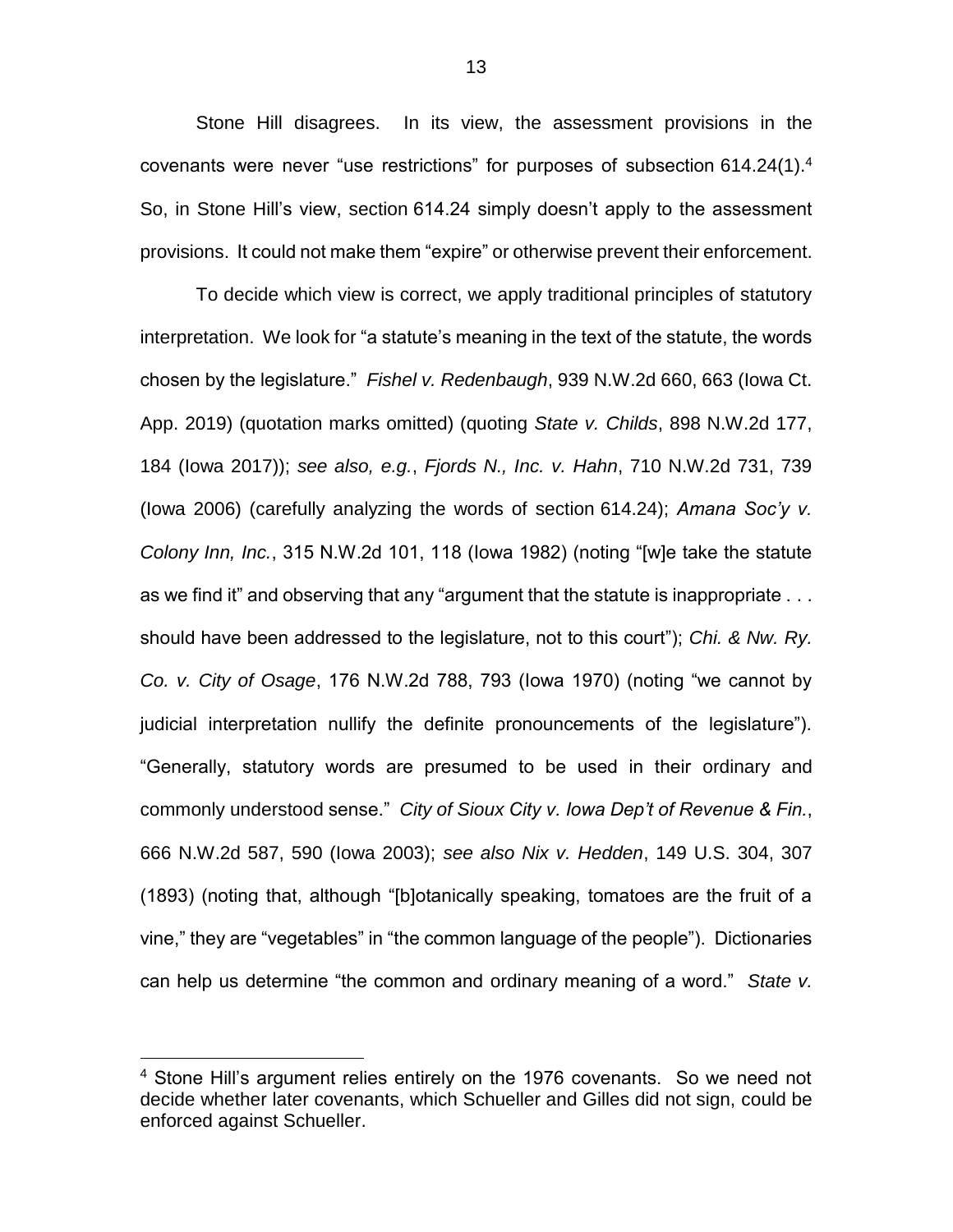*Kidd*, 562 N.W.2d 764, 765 (Iowa 1997)*; see also Compiano v. Kuntz*, 226 N.W.2d 245, 249 (Iowa 1975) (consulting Webster's Third New International Dictionary (1969) to find the definition of "contract" for purposes of section 614.24).

As noted, the question here is whether the 1976 assessment provisions constitute "use restrictions" affecting Schueller's townhouse. 5 *See* Iowa Code § 614.24(1). We start our analysis with the word "use." Dictionaries suggest "use" means "the act or practice of employing something." *Use*, Merriam-Webster.com, https://www.merriam-webster.com/dictionary/use (last visited Dec. 18, 2020); *accord Use*, *Black's Law Dictionary* (11th ed. 2019) (defining "use" as the "employment of something"). So a "use restriction" on a townhouse would mean a "limitation on" how the townhouse can be "employ[ed]." *Id.*; *see also Restriction*, Merriam-Webster.com, https://www.merriam-webster.com/dictionary/restriction (last visited Dec. 18, 2020) (defining "restriction" to mean, among other things, "a limitation on the use or enjoyment of property or a facility"). For example, in *Amana Society*, a restriction on certain business activities—including the sale of "sausage and cheese"—was a "use restriction" under section 614.24. 315 N.W.2d at 108– 10.

But Schueller has not explained, and we do not understand, how the assessment provisions could constitute "use restrictions." The assessments are merely obligations to pay money. Apart from their economic impact, they impose

 $\overline{a}$ 

<sup>&</sup>lt;sup>5</sup> Stone Hill's brief advises that "[t]o the undersigned's knowledge, there are no prior supreme court decisions that squarely address what is—and is not—a 'use restriction' within the meaning of [section] 614.24(1)." Schueller does not point to a counterexample.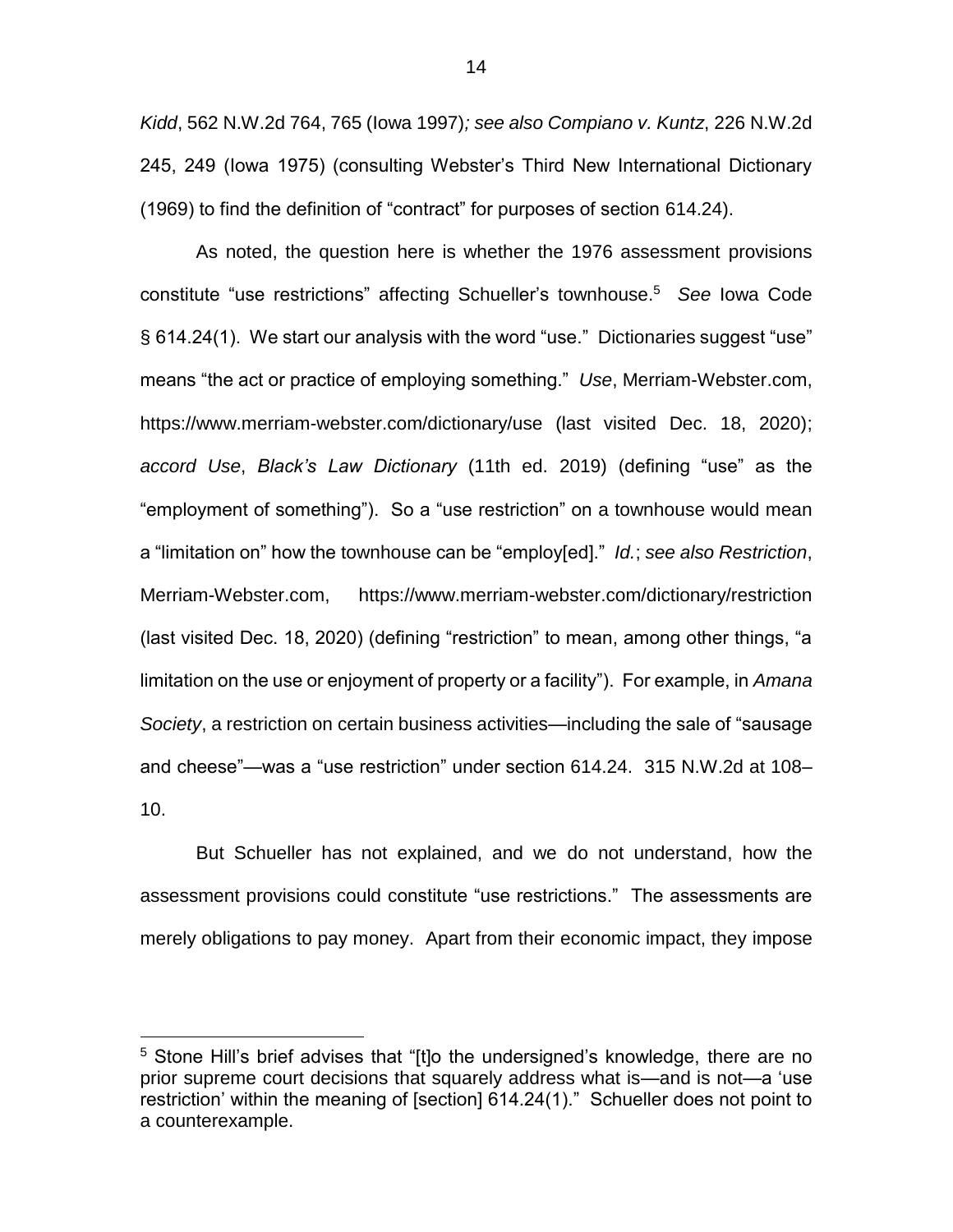no limits on how Schueller might employ the townhouse. So we do not believe they are "use restrictions" for purposes of section 614.24.

As Schueller emphasizes, though, our courts have avoided interpretations of section 614.24 that appear contrary to its purposes. *See, e.g.*, *Fjords N., Inc.*, 710 N.W.2d at 739 (rejecting interpretation that "fails to consider the purpose of the statute"). But Schueller has not explained how our interpretation could run afoul of any such purpose. And we see no better way to advance the legislature's purposes than to give effect to the legislature's words, including the words "use restriction" in section 614.24. *See State v. Palmer*, 554 N.W.2d 859, 865 (Iowa 1996) ("We will not undermine the legislature's policy decision[s] by ignoring the plain language of the statute.").

Finally, both Schueller and Stone Hill draw our attention to the 2014 amendments to section 614.24. 2014 Iowa Acts ch. 1067, § 1 (codified at Iowa Code § 614.24(5) (2018)). Through those amendments, our "legislature enacted for the first time a definition of 'use restrictions.'" *Franklin*, 2017 WL 1086205, at

\*5. The definition appears in subsection (5), which states as follows:

As used in this section, "use restrictions" means a limitation or prohibition on the rights of a landowner to make use of the landowner's real estate, including but not limited to limitations or prohibitions on commercial uses, rental use, parking and storage of recreational vehicles and their attachments, ownership of pets, outdoor domestic uses, construction and use of accessory structures, building dimensions and colors, building construction materials, and landscaping. As used in this section, "use restrictions" does not include any of the following:

a. An easement granting a person an affirmative right to use land in the possession of another person including but not limited to an easement for pedestrian or vehicular access, reasonable ingress and egress, solar access, utilities, supporting utilities, parking areas, bicycle paths, and water flow.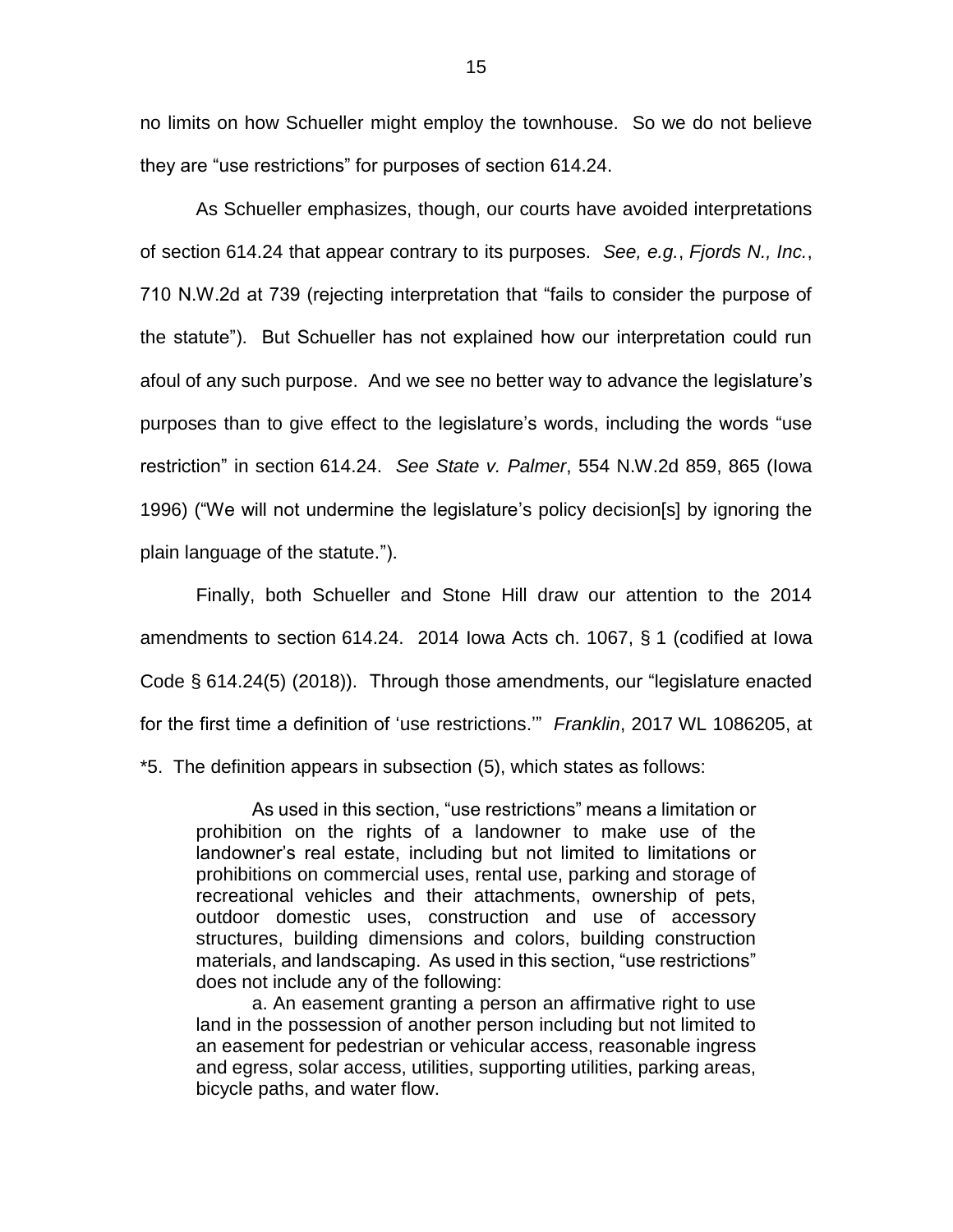*b. An agreement between two or more parcel owners providing for the sharing of costs and other obligations for real estate taxes, insurance premiums, and for maintenance, repair, improvements, services, or other costs related to two or more parcels of real estate regardless of whether the parties to the agreement are owners of individual lots or incorporated or unincorporated lots or have ownership interests in common areas in a horizontal property regime or residential housing development*.

c. An agreement between two or more parcel owners for the joint use and maintenance of driveways, party walls, landscaping, fences, wells, roads, common areas, waterways, or bodies of water.

Iowa Code § 614.24(5) (emphasis added).

 $\overline{a}$ 

We emphasize paragraph 614.24(5)(b). It explicitly provides that assessment provisions—like those among Stone Hill's covenants—are not "use restrictions." *Id.* On this point, the parties agree.<sup>6</sup>

There is less agreement, though, as to the importance of this amendment to the present case. Stone Hill suggests it merely clarifies the statute. So, Stone Hill argues, we should give the amendment retroactive effect and then—based on its clarifying definition—conclude the 1976 assessment provisions are not "use restrictions."

Schueller disagrees. He emphasizes that—because the 1976 assessment provisions were (in his view) "use restrictions" under the pre-amendment language of section 614.24—they "expired" long before the 2014 amendment. And "it would be erroneous," Schueller warns, to "apply the amendment" in a way that would "restore," "resurrect," "recreate," or "reincarnate" those long-expired assessment

<sup>&</sup>lt;sup>6</sup> On page thirteen of his reply brief, Schueller states he "acknowledges that an agreement to share costs for maintenance, repairs, improvements and services is now expressly excluded from the definition of 'use restriction' pursuant to the 2014 amendment to section 614.24."